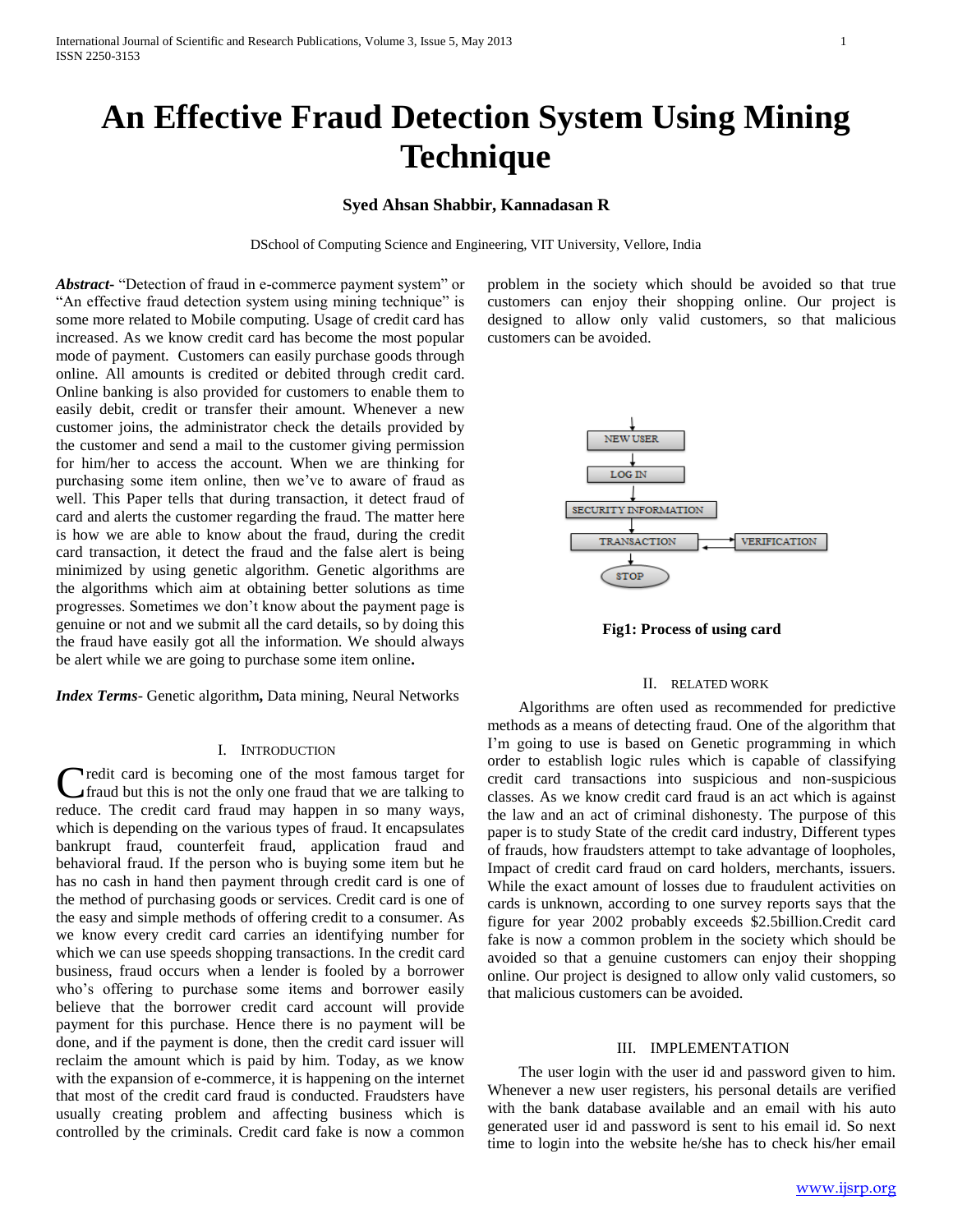for userid and password. Whenever a new product comes into the market the admin updates it in the database. The admin can also view all the products and also the customers. The admin has also provision to update the product stock and product rate. The user can buy any product provided in the website. The product will be delivered within three days. By this we can maintain the customer satisfaction**.** Every time when a customer buys products his/her credit card details are verified to check the amount. Whenever a customer buys product, his credit card is verified each time to see only valid user buys the product. The users are allowed to change their personal details whenever necessary.

#### *A. Existing System*

 Whenever a new user registers, his personal details are not cross checked. Access is provided to him instantly. There is no credit card fake checking. This may allow any user to register and thus allowing malicious users too.

 In the part of existing system the fraud is detected when the fraud is done that means the fraud is detected after the complaining of the card holder. So between these periods the card holder have already faced lots of trouble before the investigation finish. As we know in these days lots of online purchase are made so we don't know who is the person and how is using the card online, we can only capture the IP address for verification purpose. So there need a help from the cyber crime to investigate the fraud.

#### *B. Proposed System*

 In proposed system, whenever a new user registers, his credit card details are cross checked and then only his user id is generated. This allows only correct users to login each time. At the same time credit card details are verified each time whenever a customer buys product. This verification enables only right users to buy products.

 In proposed system have not required fraud signatures and is going to detect frauds by considering a cardholder's spending habit.

#### *C. Genetic Algorithm*

 Genetic algorithms are evolutionary algorithms which aim at obtaining better solutions as time progresses. It has also been used in data mining mainly for variable selection and mostly coupled with other data mining algorithms. During the credit card transaction, the fraud is going to detect and the number of unexpected user alert is being minimized by using genetic algorithm.

- We are going to use the formula  $y = ax^4 + bx^3 + cx^2 +$  $dx +e$
- Our "genes" are a, b, c, d and e
- Our "chromosomes" is the array [a, b, c, d, e]
- Our evaluation function for one array is:
- For every actual data point  $(X, Y)$ ,  $(1)$ <sup>m</sup> using capital letter mean "actual data")
- Compute  $\acute{y} = aX4 + bX3 + cX2 + dX + e$
- Find the sum of  $(Y \hat{y})$  over all X
- The sum is Our measure of "badness" (larger numbers are worse)
- $\circ$  Example: For [0, 0, 0, 2, 3] and the data points (1, 12) and (2, 22):
- $\acute{y} = 0X4 + 0X3 + 0X2 + 2X + 3$  is  $2 + 3 = 5$  when X is 1
- $\acute{y} = 0X4 + 0X3 + 0X2 + 2X + 3$  is  $4 + 3 = 7$  when X is 2
- $(12-5)2 + (22-7)2 = 72 + 152 = 274$ If these are the only two data points, the "badness" of [0, 0, 0, 2, 3] is 274

#### *D. Neural Networks*

 Neural network is one of the algorithm that is to be used and often recommended for fraud detection. 'Dorronsoro et al in 1997' has been developed one of the method which is technically accessible online fraud detection system, based on a neural network. However, the main constraint is that data need to be clustered by type of account. Data mining tools, such as 'Clementine' allow the use of neural network technologies, which have been used in credit card fraud.



#### **Fig2: System Flow diagram**

## IV. RESULTS AND DISCUSSION

 The implementation of this application is shown in one system,it is prepared in Windows 7 OS with the help of .NET technology with C# language,HTML used for designing part,with the help of SQL query the result will come and we are using mining techniques for the stored database for retrieving the actual and useful information.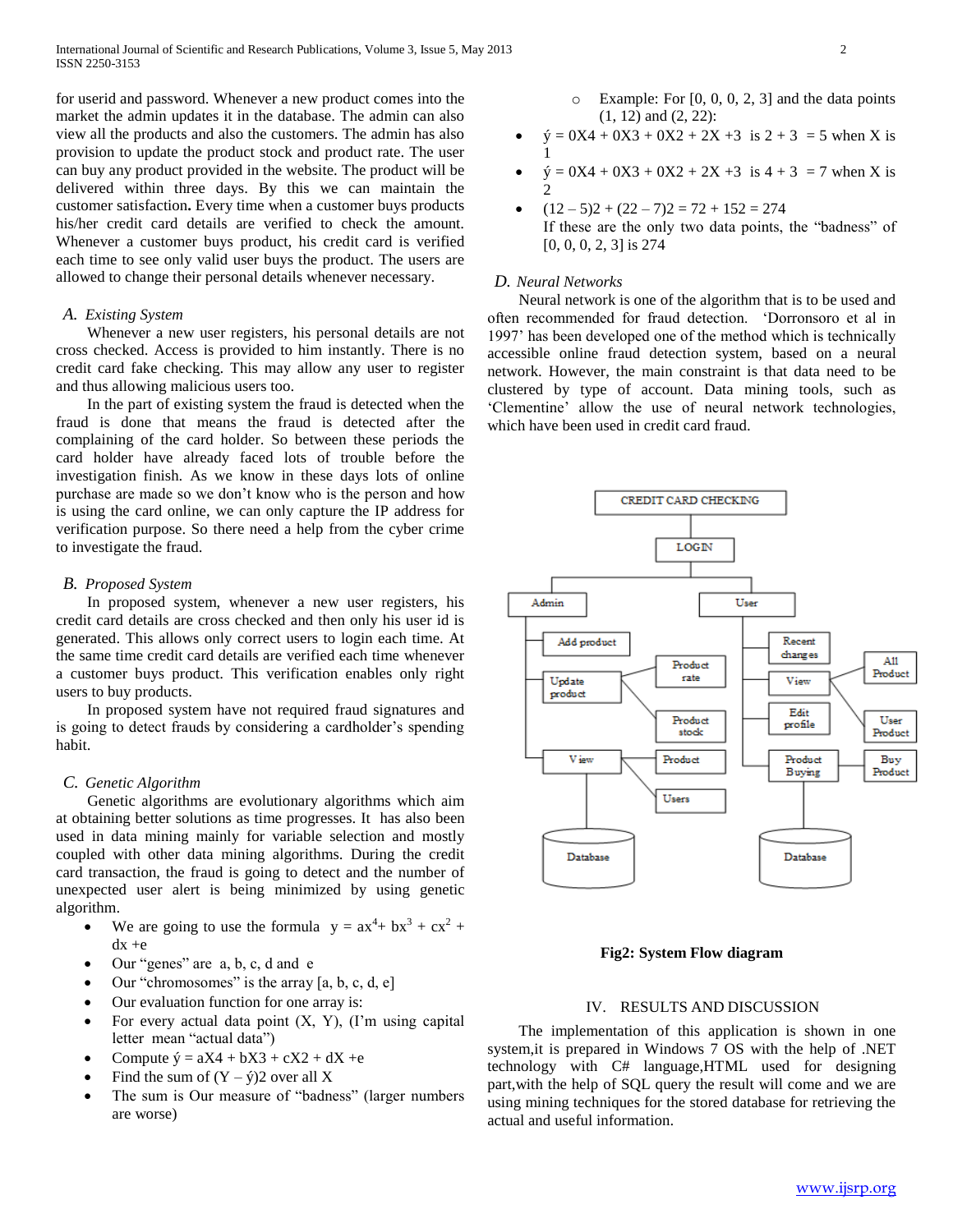C# is one of the families of languages Microsoft has designed to be part of its .NET framework. This paper gives a comprehensive introduction to C#. C# is part of the .NET Common Language Infrastructure (CLI). The CLI is a framework that enables the multiple .NET languages to talk to each other, and is specifically designed for strongly type's languages.

| <b>Study</b>                         | Country   | <b>Method</b>             | <b>Details</b>                                                                   |
|--------------------------------------|-----------|---------------------------|----------------------------------------------------------------------------------|
| Bently et al.<br>(2000)              | UK        | Genetic<br>programming    | Logic rules and scoring process                                                  |
| Bolton & Hand<br>(2002)              | UK        | Clustering<br>techn iques | Peer group analysis<br>and break point analysis                                  |
| <b>Ouah &amp;Sriganesh</b><br>(2007) | Singapore | Neural<br>networks        | Self-Organizing Map (SOM)<br>through real-time<br>fraud detection system.        |
| Zaslavsky<br>Strizkak (2006)         | Ukraine   | Neural<br>networks        | SOM, algorithm<br>for detection of<br>fraudulent operations<br>in payment system |

## *Table1:* **Below table shows the studies of investigation of different statistical techniques in credit card fraud**



**Fig3. Success rates for credit card transactions by consumer country, in all shops**

# **Table2: Methods of Credit Card Fraud and their percentage of occurrence**

| Method                | <b>Percentage</b> |
|-----------------------|-------------------|
| Lost or Stolen card   | 48%               |
| Identity theft        | 15%               |
| Skimming (or cloning) | 14%               |
| Counterfeit card      | 12%               |
| Mail intercept fraud  | 6%                |
| Other                 | 5%                |

# V. CONCLUSION AND FUTURE WORK

 As card business transactions increase, so global networking presents as many new opportunities for criminals as it does for businesses. While offering numerous advantages and opening up new channels for transaction business, the internet has also brought in increased probability of fraud in credit card transactions. The good news is that technology for preventing credit card frauds is also improving many folds with passage of time. Reducing cost of computing is helping in introducing complex systems, which can analyse a fraudulent transaction in a matter of fraction of a second. It is equally important to identify the right segment of transactions, which should be subject to review, as every transaction does not have the same amount of risk associated with it. The next step in this research paper is to focus upon the implementation of a 'suspicious' scorecard on a real data-set and its evaluation. The main tasks is to build scoring models to predict fraudulent behavior, taking into account in the fields of behavior that relate to the different types of credit card fraud identified in this paper, and to evaluate the associated ethical implications. The method proves accurate in deducting fraudulent transaction and minimizing the number of false alert. Genetic algorithm is a novel one in this literature in terms of application domain. If this algorithm is applied into bank credit card fraud detection system, the probability of fraud transactions can be predicted soon after credit card transactions. And a series of anti-fraud strategies can be adopted to prevent banks from great losses and reduce risks.

#### ACKNOWLEDGMENT

 I would like to thank Prof. Kannadasan R for helping me in this work and huge support of VIT University and all the other people who have encouraged me for this research.

#### **REFERENCES**

- [1] Anderson R.(2007). "The Credit card Scoring Toolkit: theory and practice for retail credit risk management and decision automation". New York: Oxford University Press.
- [2] Zaslavsky V & Strizhak A.(2006). "Credit card fraud detection system using self-organizing maps'. Information and Security".